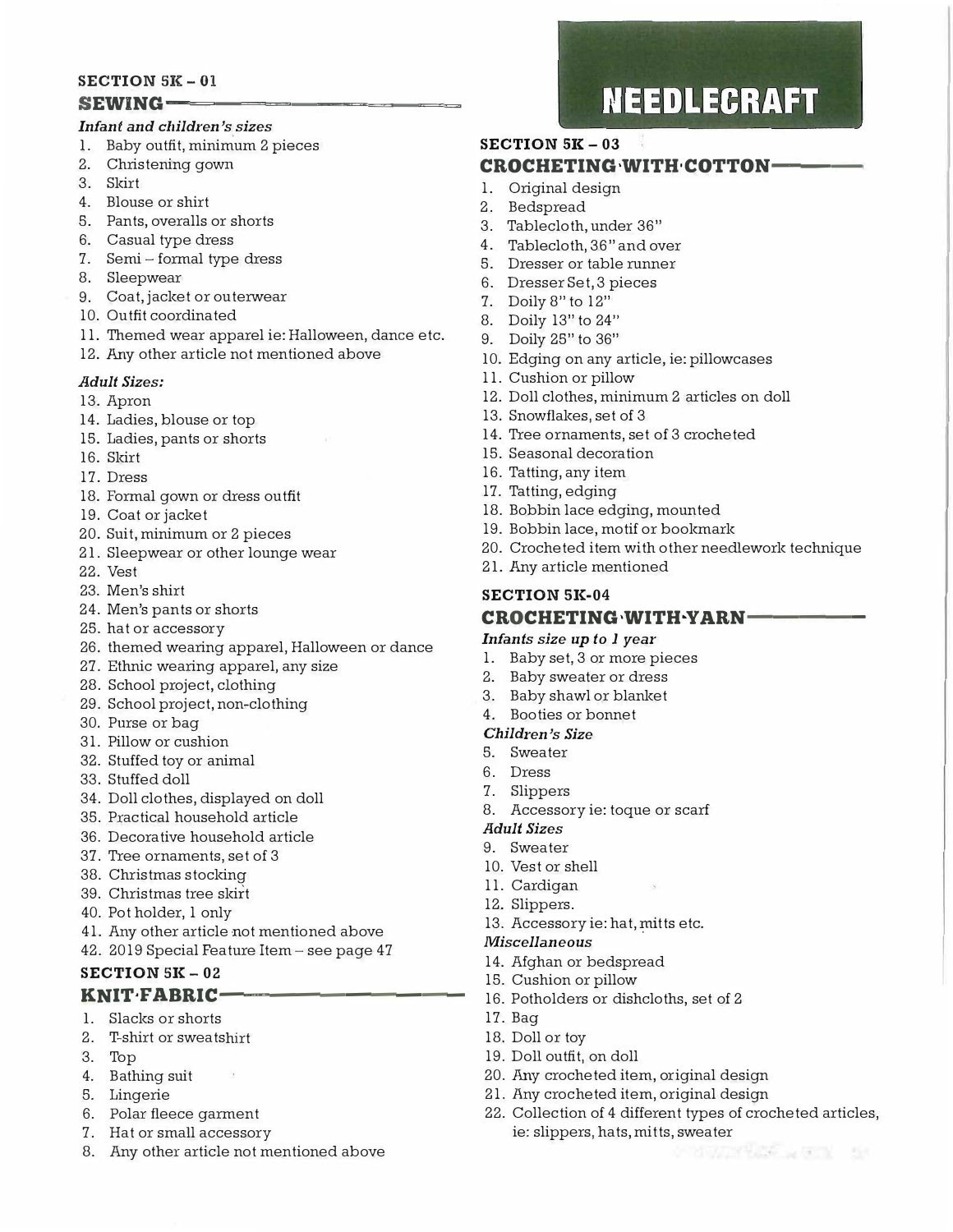## **NEEDLECRAFT**

#### **SECTION 5K - 05 KNITTING-**

## Infant up to 1 year

- 
- 1. Baby set, 3 or more pieces
- 2. Sweater only
- 3. Booties or bonnet
- 4. Baby blanket
- 5. Dress, fine yarn
- 6. Dress, any yarn
- 7. Hat/Toque
- 8. Socks
- 9. Sweater, plain, stocking stitch
- 10. Sweater, figure or animals
- 11. Sweater, fancy stitch
- 12. Sweater, or vest, fairisle
- 13. Sweater, heavy yarn, plain
- 14. Sweater, heavy yarn, fancy design

#### Children 2 to 10 years

- 15. Sweater, plain stocking stitch
- 16. Sweater, figure or animals
- 17. Sweater, fancy stitch
- 18. Sweater, or vest, fairisle
- 19. Sweater, heavy yarn, plain
- 20. Sweater, heavy yarn, fancy design
- 21. Socks, plain knit
- 22. Socks, patterned or textured or colourwork
- 23. Dress, fine yarn
- 24. Dress, any yarn
- 25. Matching toque or scarf or mitts minimum of 2 pieces
- 26. Hat/Toque
- 27. Scarf/Cowl
- 28. Any other

#### **Adult Sizes**

- 29. Sweater, fine yarn, plaint
- 30. Sweater, fine yarn, patterned ex: fairisle
- 31. Sweater, fine yarn, textured ex: cable
- 32. Sweater, medium to bulky yarn plain
- 33. Sweater, medium to bulky yarn, patterned
- 34. Sweater, medium to bulky yarn, textured
- 35. Sweater, knit from homespun yarn
- 36. Sweater own design
- 37. Matching toque or scarf or mitts minimum of 2 pieces
- 38. Hat/Toque
- 39. Mitts/Gloves
- 40. Scarf/Cowl
- 41. Socks, plain knit
- 42. Socks, patterned or textured or colourwork
- 43. Shawl, fine yarn
- 44. Shawl, any yarn
- 45. Any other
- **Miscellaneous**

#### 46. Slippers, any size

de la Company de la Cartera de la

#### **SECTION 5K - 05 KNITTING-**

- 47. Afghan or bedspread, fine weight yarn
- 48. Afghan or bedspread, medium weight yarn
- 49. Pillow or cushion
- 50. Doll outfit on a doll
- 51. Doll or toy
- 52. Potholder or dishcloth or kitchen towel, set of 2
- 53. Seasonal decoration
- 54. Tree ornaments, set of 3
- 55. Collection of 4 different types of knitted articles ex: slippers, toque, cowl, sweater etc.
- 56. Knitted item, with needlework technique
- 57. Any other

#### **Machine Knitting**

- 58. Children's wear, standard
- 59. Children's wear, bulky
- 60. Adult wear, standard
- 61. Adult wear, bulky
- 62. Afghan or bedspread
- 63. Any other

#### **Loom Knitting**

- 64. Felted slippers
- 65. Toque
- 66. Scarf or Cowl
- 67. Afghan or Bedspread

## 68. Any other

- **Knitted Felting**
- 69. Felted Slippers
- 70. Felted hat
- 71. Felted bag
- 72. Any other

#### **SECTION 5K-06**

#### **NEEDLEWORK-**

- 1. Pillowslips, embroidered, l pair
- 2. Dresser Set, embroidered, 3 pieces
- Tablecloth, embroidered, 36"x54" 3.
- Tablecloth, embroidered, over 54" 4.
- 5. Embroidered picture, under 12"
- Embroidered picture, 12" and over 6.
- Embroidered item original design 7.
- Embroidery item not previously mentioned 8.
- 9. Shadow embroidery, any article
- 10. Cutwork embroidery, any article
- 11. Brazilian embroidery, any article
- 12. Ribbon embroidery, any article
- 13. Crewel embroidery, any article
- 14. Machine embroidery, any article

15. Crewel work, using wool only

19. Embroidery ornaments, set of 3

18. Seasonal embroidery

20. Needlework picture

16. Smocking

17. Redwork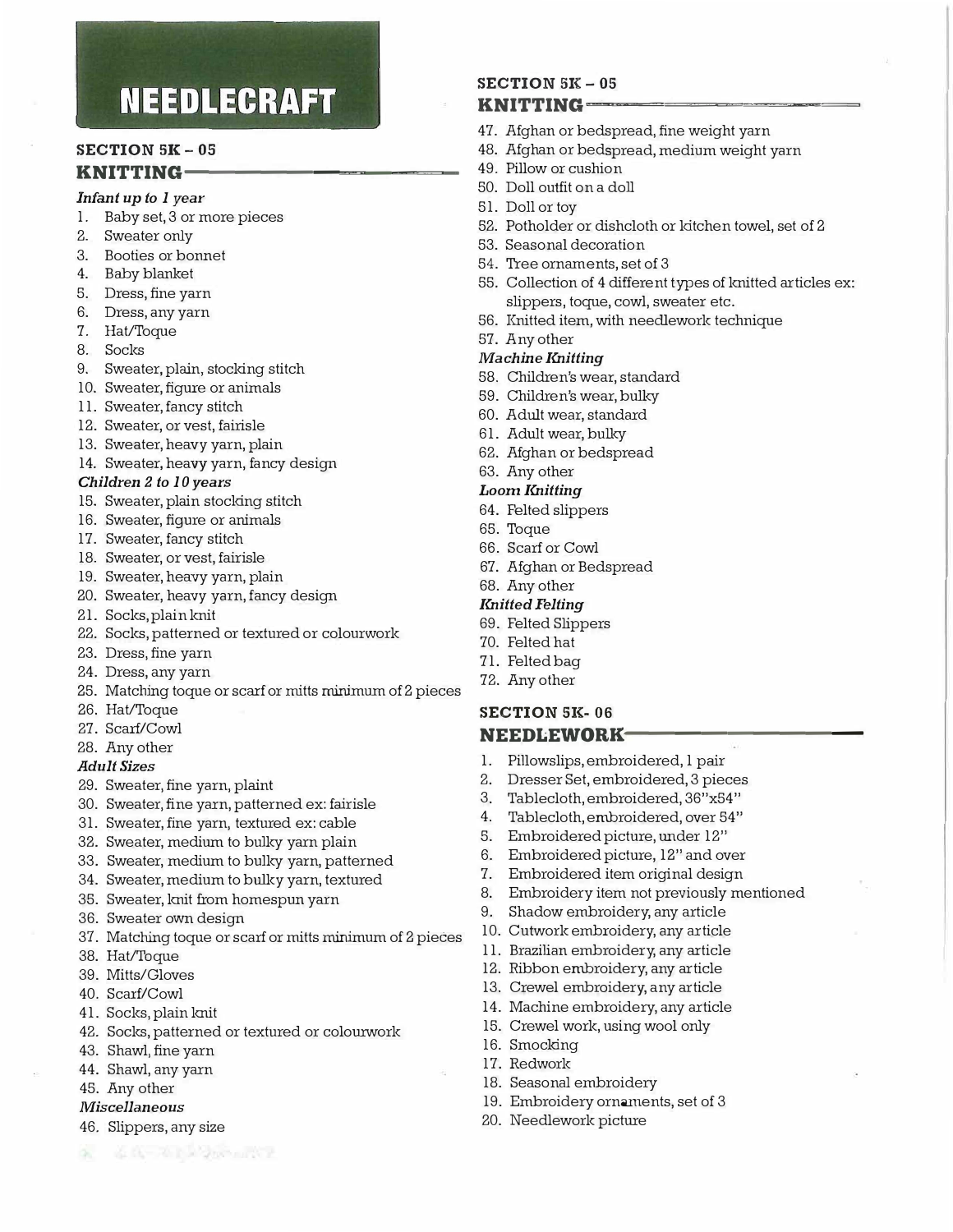#### **SECTION 51{- 06 NEEDLEWORK-**

### 21. Petit point

- 
- 22. Plastic canvas, any article
- 23. Plastic canvas, ornaments, set of 3
- 24. Hardanger, small item
- 25. Hardanger, large item
- 26. Counted cross stitch, design under 14"
- 27. Counted cross stitch, design 14" and over
- 28. Counted cross stitch, ornaments, set of 3
- 29. Counted bead work
- 30. Combination counted cross stitch together with any other needlework technique
- 31. Unframed cross stitch
- 32. Any other form of needlework
- 33. Collection of 4 different needlework items
- 34. Swedish weaving, large item ie: afghan
- 35. Swedish weaving, small item ie: placemat
- 36. Swedish weaving, any other

### **SECTION 5K** - **07 WEAVING·AND·SPINNING·**

- 1. Garment
- 2. Item not made up to maximum width 24" ie: scarf, blanket, etc.
- 3. Item not made up minimum width 24" ie: shawl, blanket etc.
- 4. Item made up ie: garment, cushion etc.
- 5. Wall hanging, tapestry or rug
- 6. Woven band or braided cord ie: inkle card weaving etc.
- 7. Item of handmade felt (non-woven or felled fabric, woven or knitted)
- 8. Basket, any technique any material ie: reed, pine needles, willows etc.
- 9. Rag Weaving, the "rags" may be from new or recycled fabric
- 10. Item for beginner (someone who has been weaving for one year or less)
- 11. Any item not mentioned above
- 12. Spinning, single ply yarn
- 13. Spinning, two ply yarns
- 14. Spinning, other fibre
- 15. Spinning, fancy yarn, any fibre or combination
- 16. 1 Yarn dyeing, commercial dye
- 17. 1 Yarn dyeing, natural dye (label)
- 18. Any item not mentioned above
- 19. 2019 Special Feature Item see page 47

## **NEEDLECRAFT**